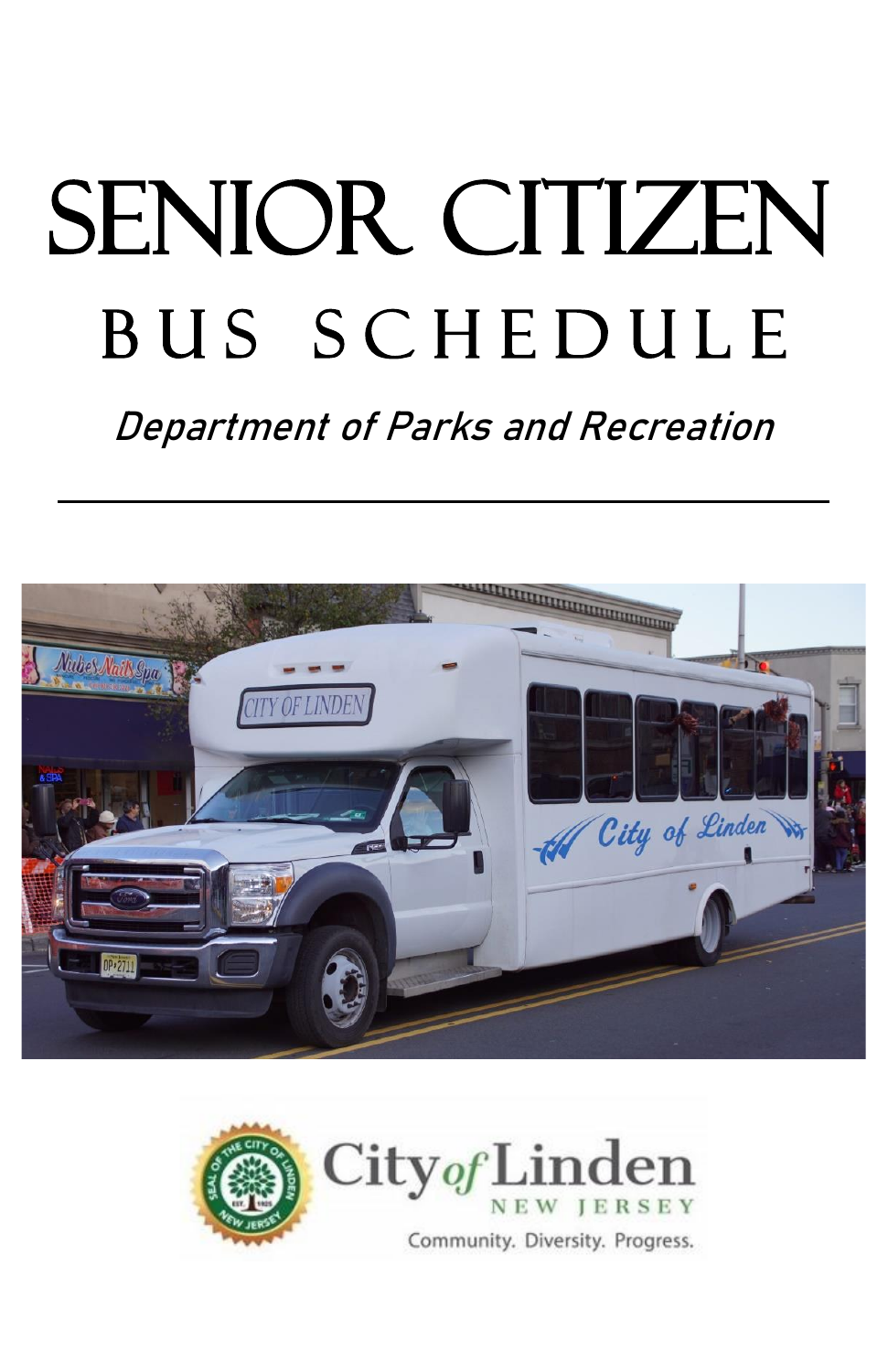#### CITY HALL and N. WOOD AVE.

#### MONDAY MORNING SCHEDULE\*\*\*

9:05AM-TREMLEY & BUCHANAN

9:07AM-MAIN & FEDOR

9:10AM-15TH & WOOD

9:20AM-DILL & PARK

9:25AM-AFT/EMT/JTG

9:27AM-MORNING STAR

#### *9:30AM- LINDEN MULTI-PURPOSE CENTER*

9:33AM-ROSELLE & BLANCKE

9:35AM-WASHINGTON & BLANCKE

9:37AM-BLANCKE & WOOD (CVS)

*9:38AM- JTG RECREATION CENTER*

9:39AM-WOOD & ELM

9:40AM-WOOD & HENRY

9:50AM-SCHOOL #10 PARKING LOT

9:55AM-ORCHARD & EDGEWOOD

9:57AM-ORCHARD & YALE

10:00AM-GIBBONS & N. WOOD

#### 10:05AM-CITY HALL – N. WOOD & BLANCKE

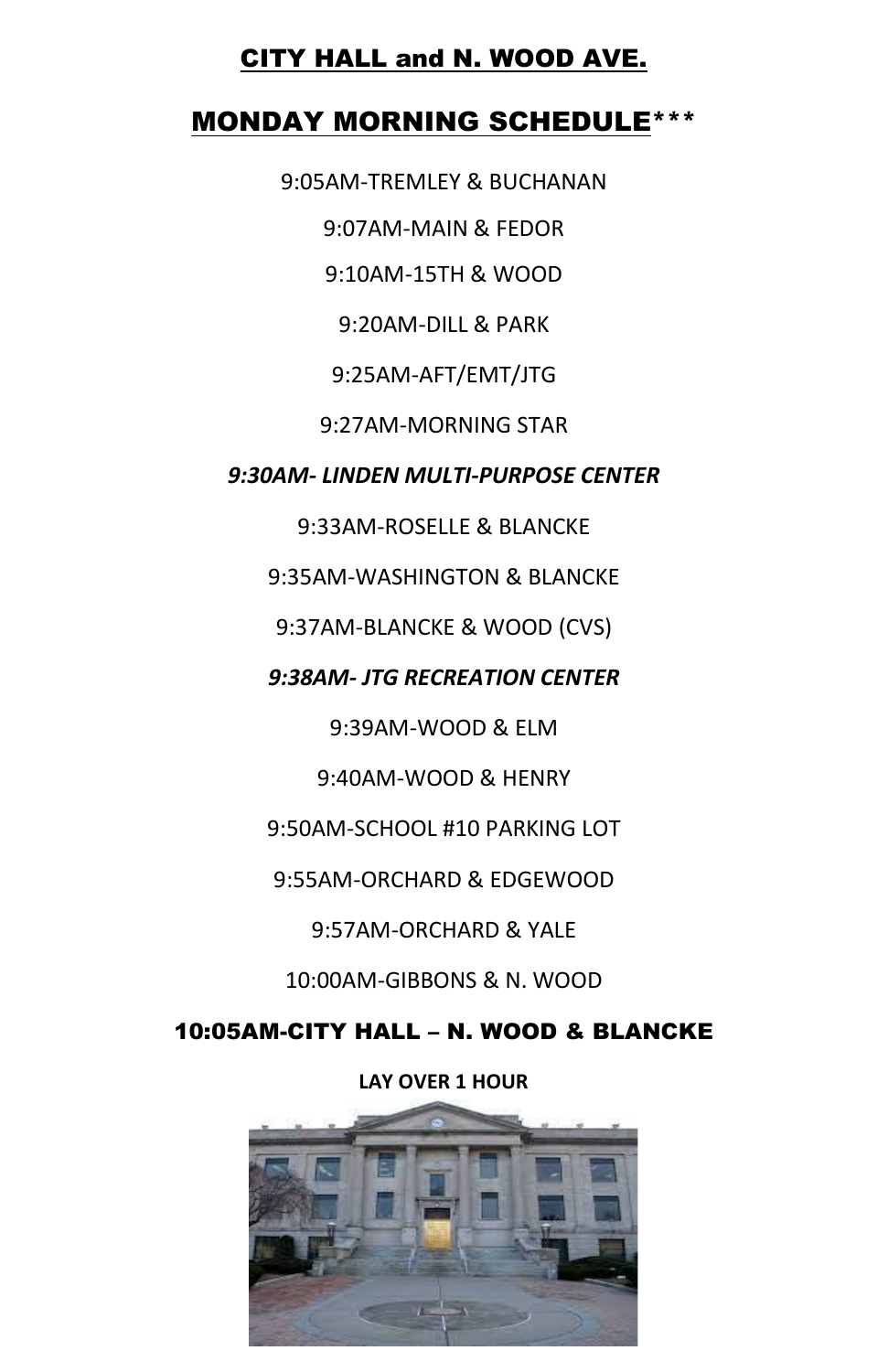# SUPER FRESH SUPERMARKET MONDAY AFTERNOON SCHEDULE\*\*\*

1:00PM-WOOD & MORRIS

#### 1:01PM-WOOD & BLANCKE

#### *1:02PM-JTG RECREATION CENTER*

1:03PM-WOOD & HENRY

1:04PM-WOOD & CURTIS

1:05PM-CURTIS & DEWITT

1:06PM-GIBBONS & DEWITT

1:08PM-DEWITT & GESNER

1:12PM-PRINCETON & ORCHARD

1:13PM-EDGEWOOD & ORCHARD

1:15PM-ORCHARD & SPRINGFIELD

1:16PM-SCHOOL #10 AT HILLSIDE

1:17PM-MORRISTOWN & VERONA

1:21PM-STILES & ACADEMY

1:23PM-SUNNYFIELD & ACADEMY

1:27PM-SUMMIT & ACADEMY

1:29PM—LANDMARK

#### 1:30PM-SUPER FRESH

#### **LAY OVER 1 HOUR**

**\*1:40PM-FROM LINDEN MULTI-PURPOSE CENTER TO HOME\***

**\*\*3:00PM-FROM JTG RECREATION CENTER TO HOME\*\***

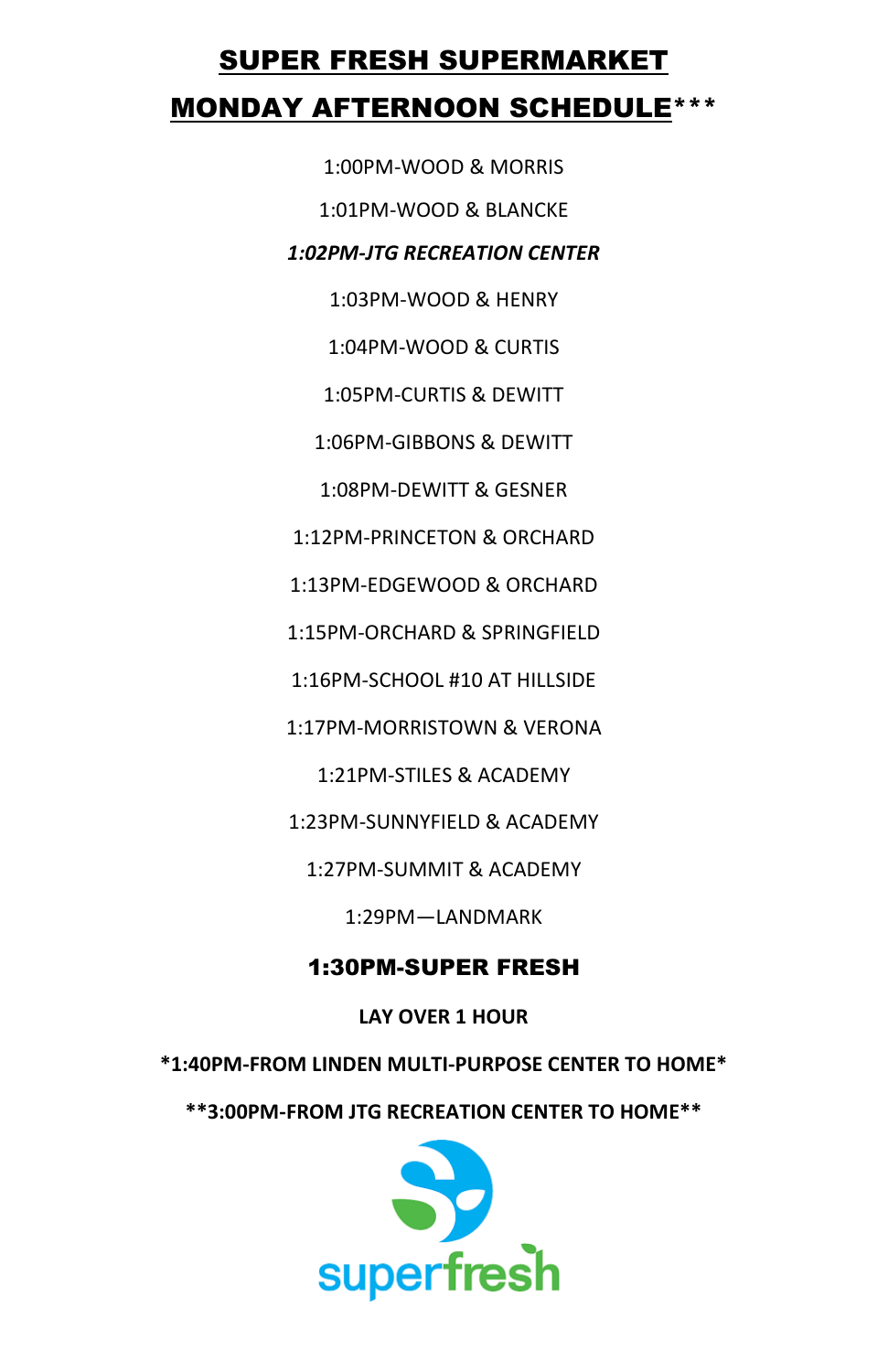## WALMART - TUESDAY MORNING SCHEDULE\*\*\*

| 9:00AM-TREMLEY & BUCHANAN 9:27AM-WOOD & BLANCKE (CVS) |                                                          |
|-------------------------------------------------------|----------------------------------------------------------|
| 9:02AM-MAIN & FEDOR                                   | <b>9:28AM- JTG RECREATION CENTER</b>                     |
| 9:03AM-WOOD & MAIN                                    | 9:29AM- WOOD & ELM                                       |
| 9:05AM-WOOD & 18TH                                    | 9:30AM- WOOD & HENRY                                     |
| 9:07 AM-15TH & WOOD                                   | 9:31AM-WOOD & CURTIS                                     |
| 9:08AM-15TH & WINANS                                  | 9:38AM - LINDEN MULTI-PURPOSE CENTER                     |
| 9:09AM-15TH & STILES                                  | 9:44AM-ORCHARD & YALE                                    |
| 9:10AM-18TH & WOOD                                    | 9:45AM- EDGEWOOD & ORCHARD                               |
| 9:11AM-10TH & WOOD                                    | 9:46AM- SCHOOL #10 NEAR HILLSLIDE                        |
| 9:13AM-CEDAR & WOOD                                   | 9:47AM- MORRISTOWN & VERONA                              |
| 9:14AM-MUNSELL & WOOD                                 | 9:50AM- STILES & ACADEMY                                 |
|                                                       | 9:15AM-DELAIRE NURSING HOME 9:51AM- SUNNYFIELD & ACADEMY |
| 9:16AM-STILES & MUNSELL                               | 9:52AM- SUMMIT & ACADEMY                                 |
| 9:24AM-LINDEN & COOLIDGE                              | 9:55AM-LANDMARK                                          |
| 9:25AM-WOOD & LINDEN                                  | 10:00AM-PLEASANT & REBECCA                               |
| 9:26AM- WOOD & ELIZABETH                              | 10:05AM-WALMART                                          |
|                                                       | <b>LAY OVER 1 HOUR</b>                                   |

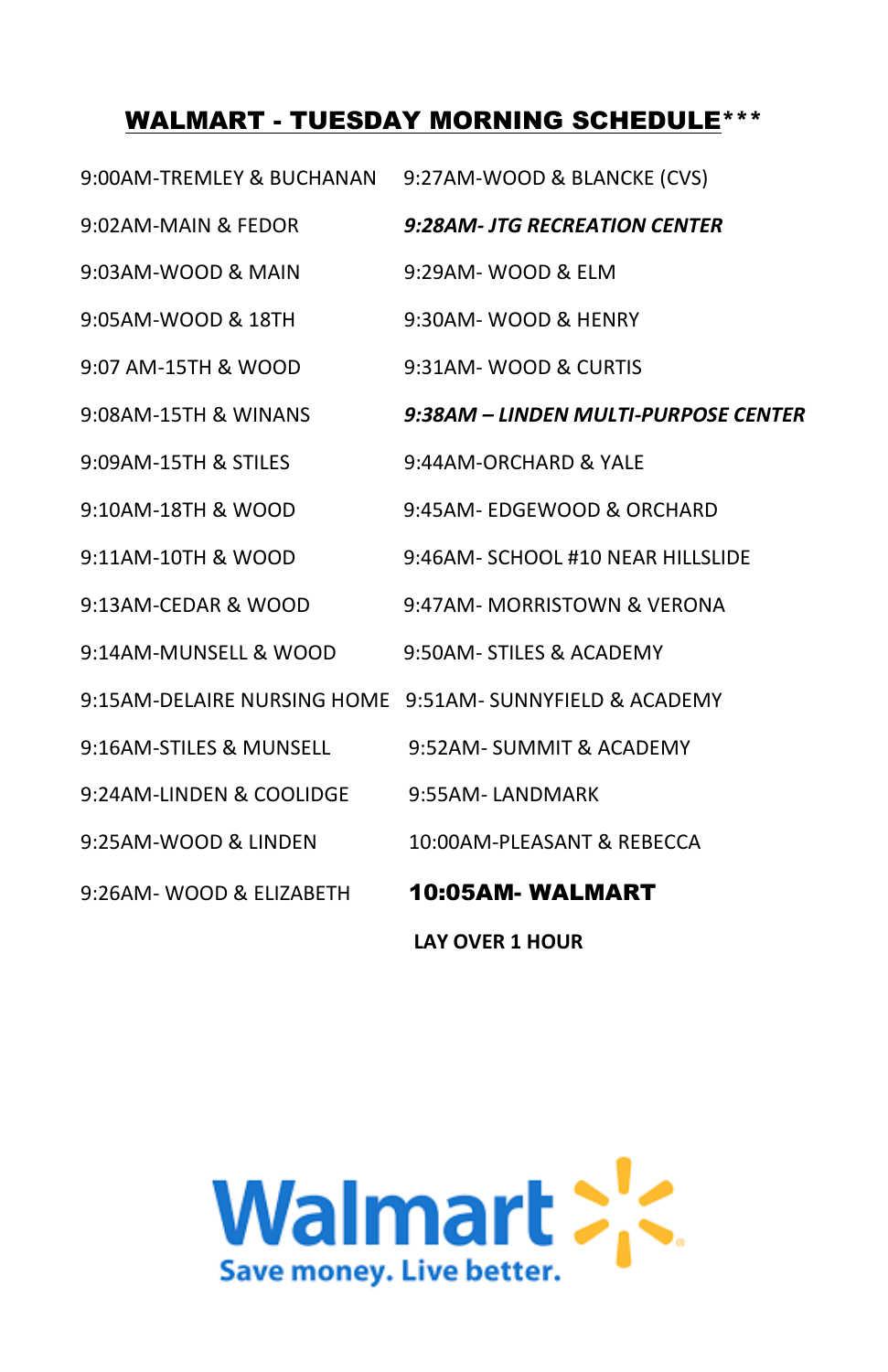# WALMART - TUESDAY AFTERNOON SCHEDULE\*\*\*

1:07PM- HAGEL & ALBERTA 1:23PM- ROSELLE & CURTIS 1:08PM- ALBERTA & PARK 1:24PM- CLARK & 4TH 1:09PM- DILL & PARK 1:25PM- WASHINGTON & CURTIS 1:11PM- DILL & ALEXANDER 1:27PM- WASHINGTON & LUTTGEN 1:12PM- DILL & GRANT 1:30PM- BLANCKE & WOOD (CVS) 1:13PM- AFT/EMT/JTG *1:31PM- JTG RECREATION CENTER* 1:14PM- MORNINGSTAR 1:32PM- KNOPF & MINER *1:15PM- LINDEN MULTI-PURPOSE CENTER\** 1:33PM- KNOPF & DEWITT

#### 1:45PM- WALMART

**LAY OVER 1 HOUR**

# 1:17PM- McCANDLESS & CURTIS 1:37PM- BLANCKE & AMON 1:18PM- McCANDLESS & HUSSA 1:38PM- BLANCKE & BRADFORD

**\*1:15PM-FROM LINDEN MULTI-PURPOSE CENTER TO HOME OR WALMART\* \*\*3:00PM-FROM JTG RECREATION CENTER TO HOME\*\***

**Walmart > <** 

Save money. Live better.

1:16PM- CHANDLER & ST. GEORGE 1:35PM- BLANCKE & DEWITT

1:02PM-PARK & GRIER 1:21PM- ROSELLE & ZIEGLER

1:06PM- HAGEL & INGALLS 1:22PM- ROSELLE & BLANCKE

1:00PM- BACHELLER & GRIER 1:19PM- McCANDLESS & ESSEX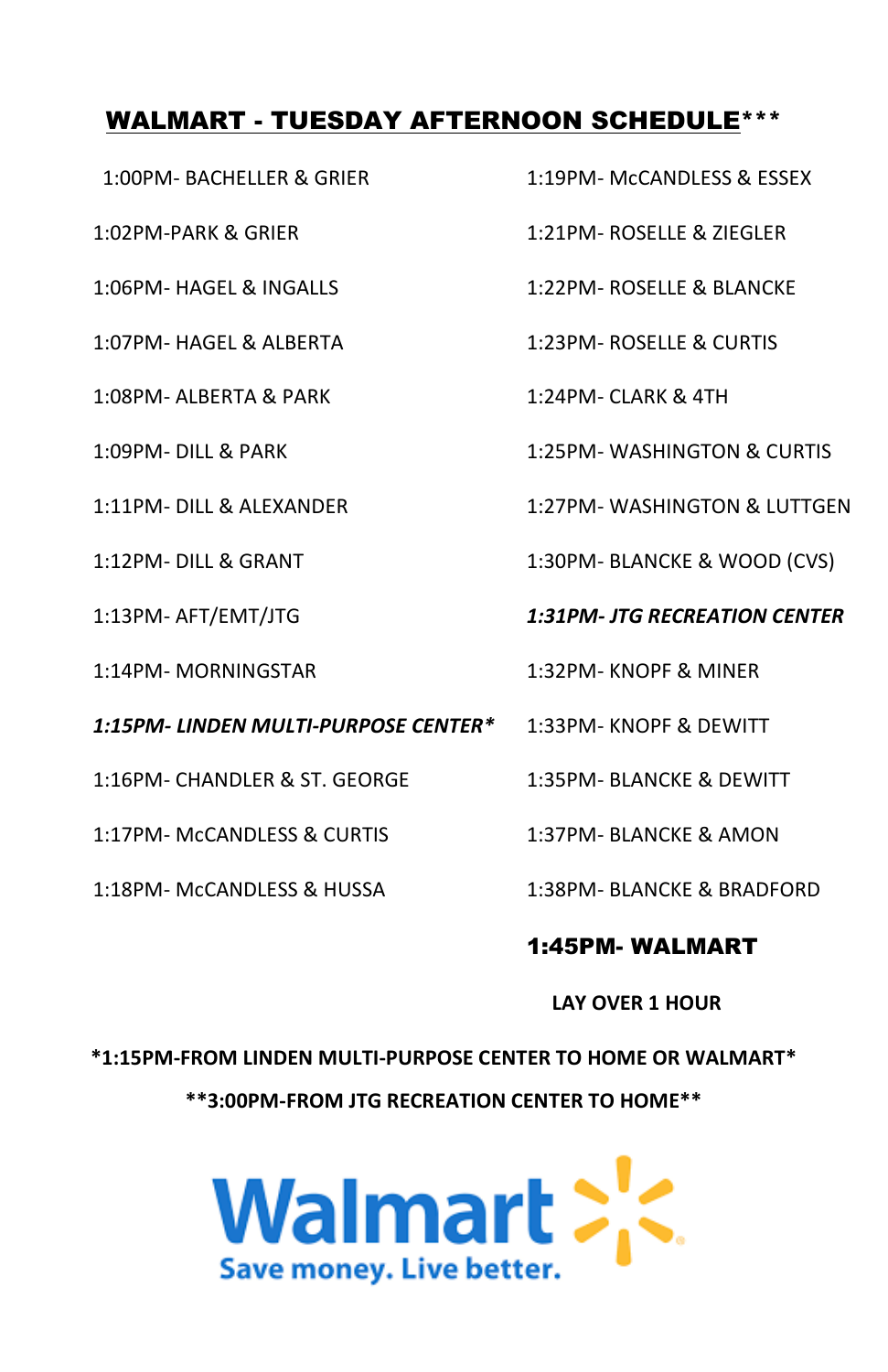# WEDNESDAY - MALL SCHEDULE\*\*\*

# **Bus Operation for the Malls**

The bus alternates each Wednesday from Menlo Park to Woodbridge Center. Persons going on mall trips MUST be approved in advance by calling (908) 474-8627, so that we might accommodate as many passengers as possible.

• The bus departs the garage at 8:30am and proceeds as follows:

8:45AM- 7TH WARD RECREATION CENTER

8:50AM-WOOD & 10TH

8:55AM-GRIER & BACHELLER

8:56AM-PARK & GRIER

9:02AM-PARK & DILL

9:10AM-AFT/EMT/JTG

9:12AM-MORNINGSTAR

*9:13AM- LINDEN MULTI-PURPOSE CENTER*

9:20AM-ST. GEORGES & WOOD

9:21AM-ORCHARD & YALE

9:22AM-ORCHARD & EDGEWOOD

9:24AM-DEWITT & EDGEWOOD

9:26AM-HIGHLAND NEAR HILLSIDE

9:30AM-STILES & ST. GEORGE (CVS CORNER)

*9:35AM-JTG RECREATION CENTER (KNOPF STREET DOOR)*

# 9:55AM-MALL ARRIVAL

**LAY OVER 3 ½ HOURS**

**\*2:15PM-FROM LINDEN MULTI-PURPOSE CENTER TO HOME\***

**\*\*3:10PM-FROM JTG RECREATION CENTER TO HOME\*\***



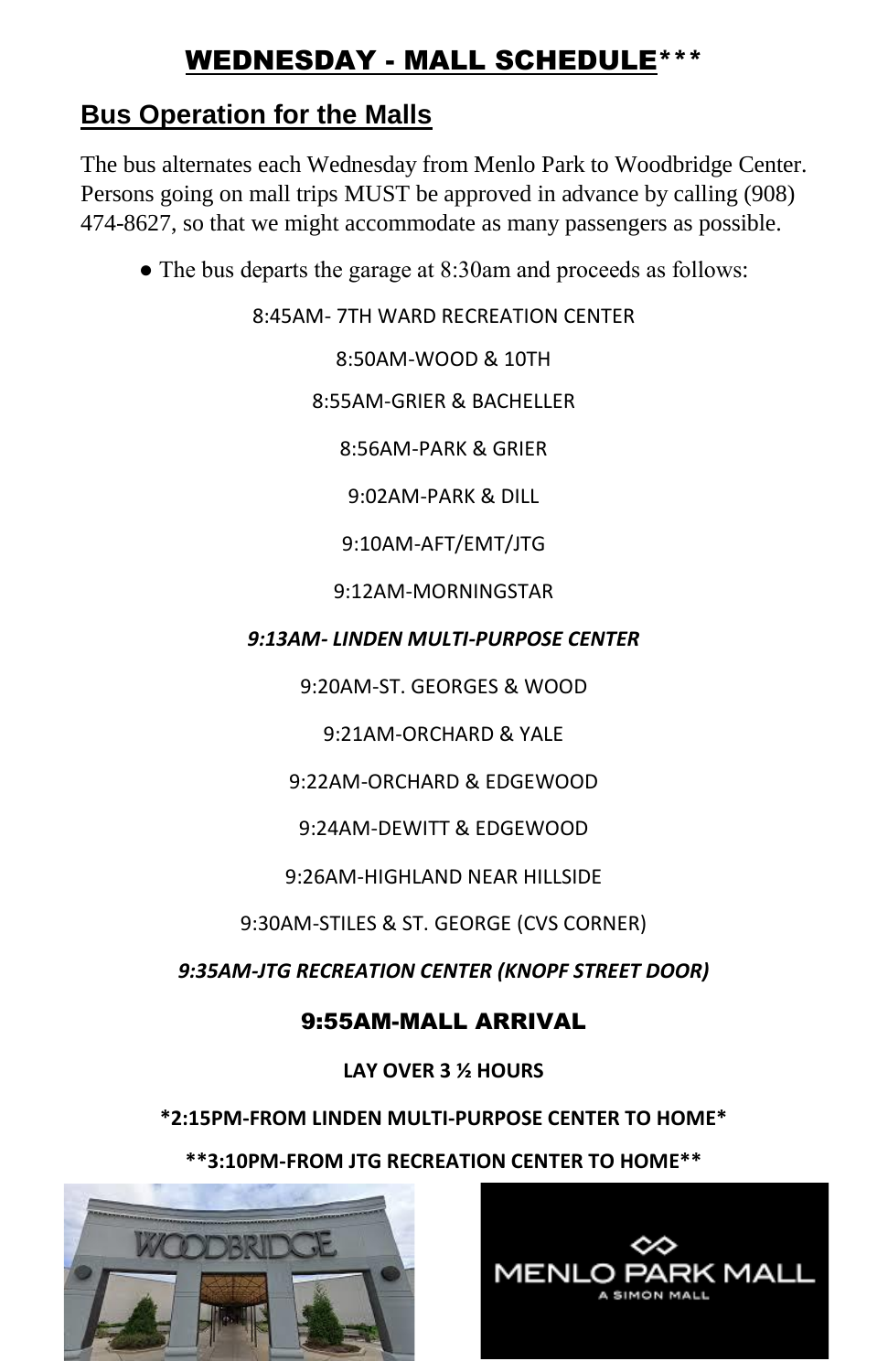# SHOPRITE - THURSDAY MORNING SCHEDULE\*\*\*

9:19AM- ALBERTA & PARK 9:42AM- CLARK & 4TH

9:28AM- MORNINGSTAR 9:50AM- KNOPF & MINER

*9:30AM- LINDEN MULTI-PURPOSE CENTER* 9:52AM- KNOPF & DEWITT

9:31AM- CHANDLER & ST. GEORGE 9:53AM- BLANCKE & DEWITT

9:33AM- McCANDLESS & CURTIS 9:55AM- BLANCKE & AMON

9:10AM- BACHELLER & GRIER 9:35AM- McCANDLESS & ESSEX

9:12AM- PARK & GRIER 9:37AM- ROSELLE & ZIEGLER

9:16AM- HAGEL & INGALLS 9:38AM- ROSELLE & BLANCKE

9:18AM- HAGEL & ALBERTA 9:40AM- ROSELLE & CURTIS

9:21AM- DILL & PARK 9:44AM- WASHINGTON & CURTIS

9:22AM- DILL & ALEXANDER 9:45AM- WASHINGTON & LUTTGEN

9:23AM- DILL & GRANT 9:47AM- BLANCKE & WOOD (CVS)

9:25AM- AFT/EMT/JTG *9:48AM- JTG RECREATION CENTER*

9:34AM- McCANDLESS & HUSSA 9:56AM- BLANCKE & BRADFORD

#### 10:05AM- SHOPRITE

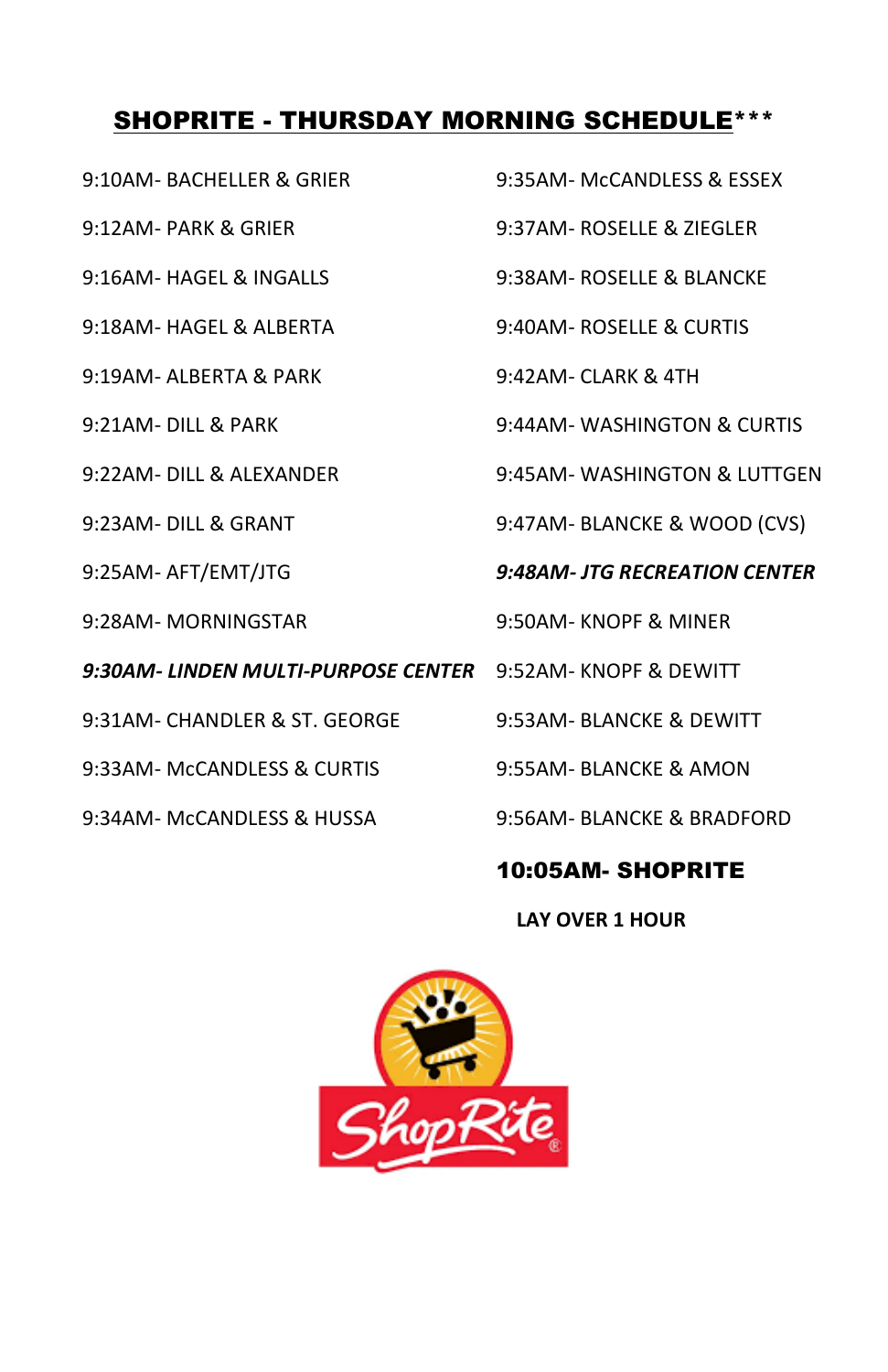# SHOPRITE - THURSDAY AFTERNOON SCHEDULE\*\*\*

|                               | <b>1:30PM- SHOPRITE</b>               |
|-------------------------------|---------------------------------------|
| 12:55PM-WOOD & LINDEN         | 1:25PM-LANDMARK                       |
| 12:54PM- LINDEN & COLLIDGE    | 1:21PM- SUMMIT & ACADEMY              |
| 12:51PM- PLEASANT & REBECCA   | 1:20PM- SUNNYFIELD & ACADEMY          |
| 12:46PM- STILES & MUNSELL     | 1:19PM- STILES & ACADEMY              |
| 12:45PM- DELAIRE NURSING HOME | 1:18PM- MORRISTOWN & VERONA           |
| 12:44PM- MUNSELL & WOOD       | 1:17PM- SCHOOL #10 NEAR HILLSIDE      |
| 12:43PM- CEDAR & WOOD         | 1:16PM- ORCHARD & SPRINGFIELD         |
| 12:41PM-10TH & WOOD           | 1:15PM-EDGEWOOD & ORCHARD             |
| 12:39PM-18TH & STILES         | 1:14PM-YALE & ORCHARD                 |
| 12:38PM-15TH & STILES         | 1:09PM-LINDEN MULTI-PURPOSE CENTER*   |
| 12:37PM-15TH & WINANS         | 1:01PM-WOOD & CURTIS                  |
| 12:36PM-15TH & WOOD           | 1:00PM-WOOD & HENRY                   |
| 12:35PM- WOOD & 18TH          | 12:59PM- WOOD & ELM                   |
| 12:33PM- WOOD & MAIN          | <b>12:58PM- JTG RECREATION CENTER</b> |
| 12:32PM- MAIN & FEDOR         | 12:57PM- WOOD & BLANCKE (CVS)         |
| 12:30PM- TREMLEY & BUCHANAN   | 12:56PM- WOOD & ELIZABETH             |

**\*1:09PM-FROM LINDEN MULTI-PURPOSE CENTER TO HOME OR SHOPRITE\* \*\*3:00PM-FROM JTG RECREATION CENTER TO HOME\*\***

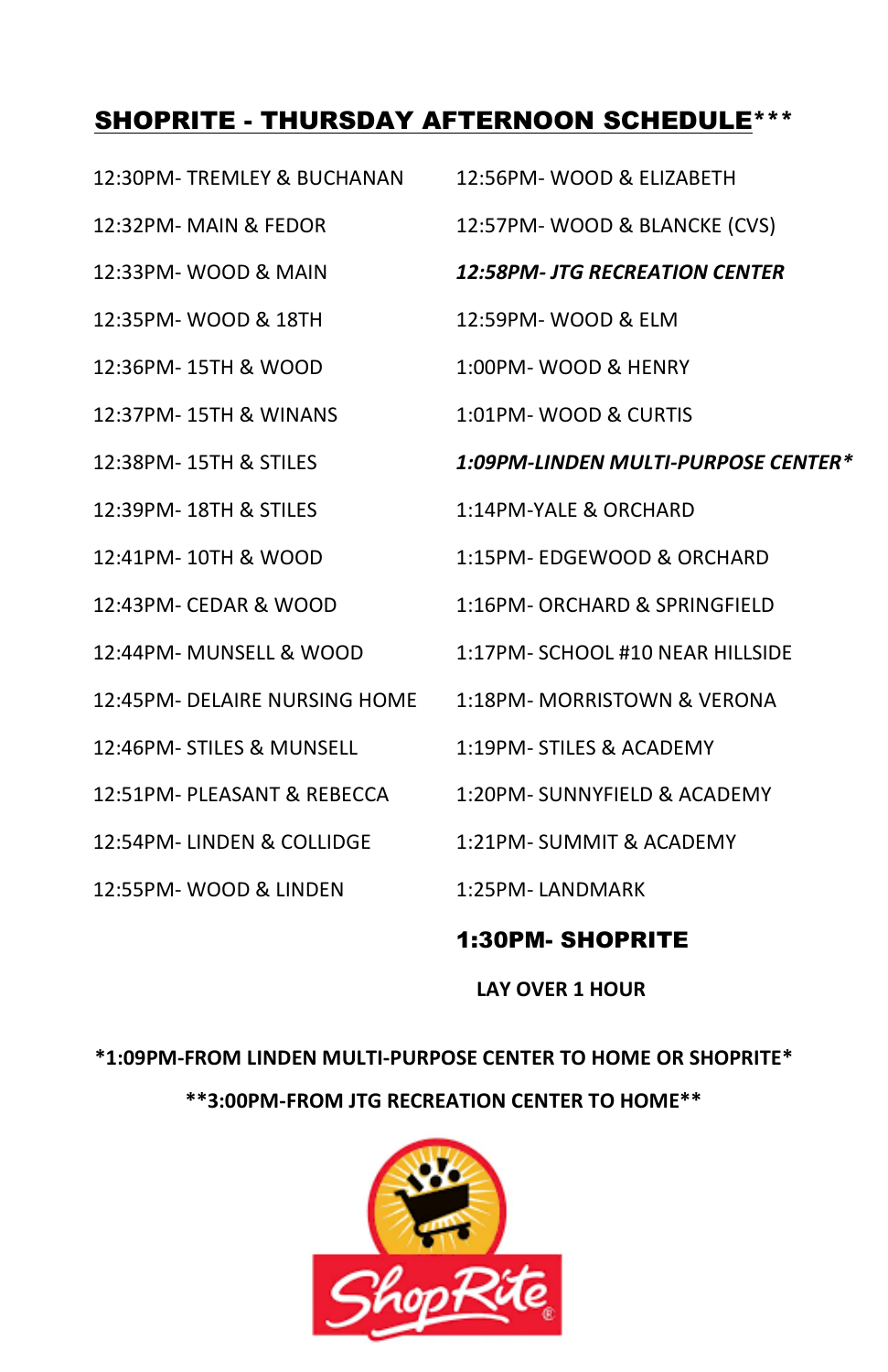## SHOPRITE - FRIDAY MORNING SCHEDULE\*\*\*

| 9:00AM- TREMLEY & BUCHANAN   | 9:25AM-WOOD & LINDEN               |
|------------------------------|------------------------------------|
| 9:02 AM-MAIN & FEDOR         | 9:26AM- WOOD & ELIZABETH           |
| 9:03AM-WOOD & MAIN           | 9:27AM- WOOD & BLANCKE (CVS)       |
| 9:05AM-18TH & WOOD           | 9:28AM- JTG RECREATION CENTER      |
| 9:06AM-15TH & WOOD           | 9:29AM- WOOD & ELM                 |
| 9:07AM-15TH & WINANS         | 9:30AM-WOOD & HENRY                |
| 9:08AM-15TH & STILES         | 9:31AM-WOOD & CURTIS               |
| 9:09AM-18TH & STILES         | 9:38AM-LINDEN MULTI-PURPOSE CENTER |
| 9:11AM-10TH & WOOD           | 9:44AM-YALE & ORCHARD              |
| 9:13AM- CEDAR & WOOD         | 9:45AM- EDGEWOOD & ORCHARD         |
| 9:14AM- MUNSELL & WOOD       | 9:46AM-SPRINGFIELD & ORCHARD       |
| 9:15AM- DELAIRE NURSING HOME | 9:47AM- SCHOOL #10 NEAR HILLSIDE   |
| 9:16AM- STILES & MUNSELL     | 9:48AM- MORRISTOWN & VERONA        |
| 9:21AM- PI FASANT & RFBFCCA  | 9:49AM- SUNNYFIELD & ACADEMY       |
| 9:24AM-LINDEN & COOLIDGE     | 9:50AM- SUMMIT & ACADEMY           |
|                              | 9:55AM-LANDMARK                    |

#### 10:05AM- SHOPRITE

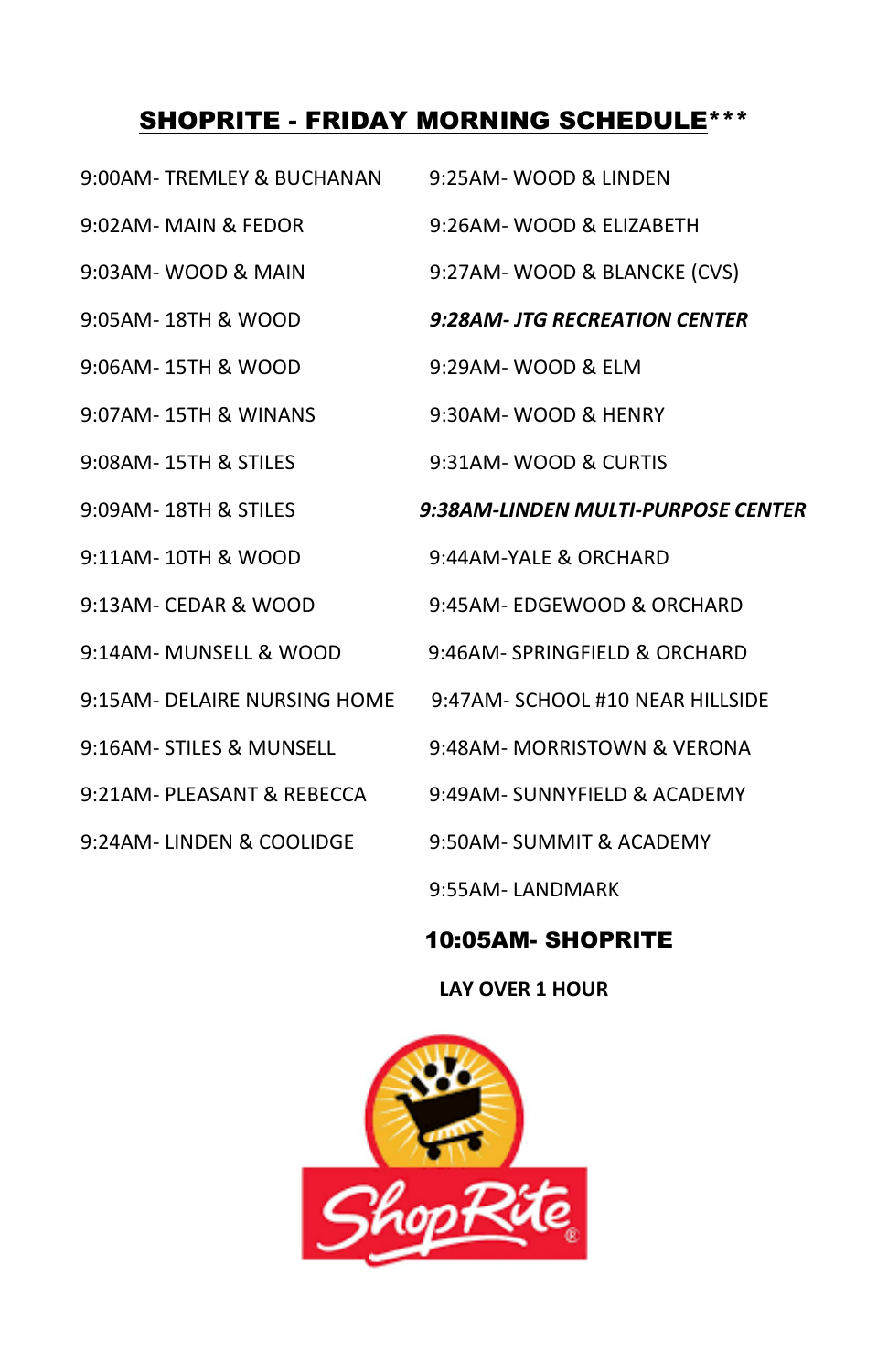# SHOPRITE - FRIDAY AFTERNOON SCHEDULE\*\*\*

- 
- 
- 
- 1:07PM- HAGEL & ALBERTA 1:24PM- ROSELLE & CURTIS
- 
- 
- 
- 
- 
- 1:00PM- BACHELLER & GRIER 1:21PM- McCANDLESS & ESSEX
- 1:02PM- PARK & GRIER 1:22PM- ROSELLE & ZEIGLER
- 1:05PM- HAGEL & INGALLS 1:23PM- ROSELLE & BLANCKE
	-
- 1:09PM- DILL & PARK 1:25PM- CLARK & 4TH
- 1:11PM- DILL & ALEXANDER 1:26PM- WASHINGTON & CURTIS
- 1:12PM- DILL & GRANT 1:27PM- WASHINGTON & LUTTGEN
- 1:13PM- AFT/EMT/JTG 1:30PM- BLANCKE & WOOD (CVS)
- 1:15PM- MORNINGSTAR *1:31PM- JTG RECREATION CENTER*
- *1:16PM- LINDEN MULTI-PURPOSE CENTER\** 1:32PM-KNOPF & MINER
- 1:18PM- CHANDLER & ST. GEORGE 1:33PM- KNOPF & DEWITT
- 1:19PM- McCANDLESS & CURTIS 1:35PM- BLANCKE & DEWITT
- 1:20PM- McCANDLESS & HUSSA 1:37PM- BLANCKE & AMON
- 
- 
- 
- 
- 1:38PM- BLANCKE & BRADFORD

#### 1:50PM – SHOPRITE

**LAY OVER 1 HOUR**

**\*1:16PM-FROM LINDEN MULTI-PURPOSE CENTER TO HOME OR SHOPRITE\* \*\*3:00PM-FROM JTG RECREATION CENTER TO HOME\*\***

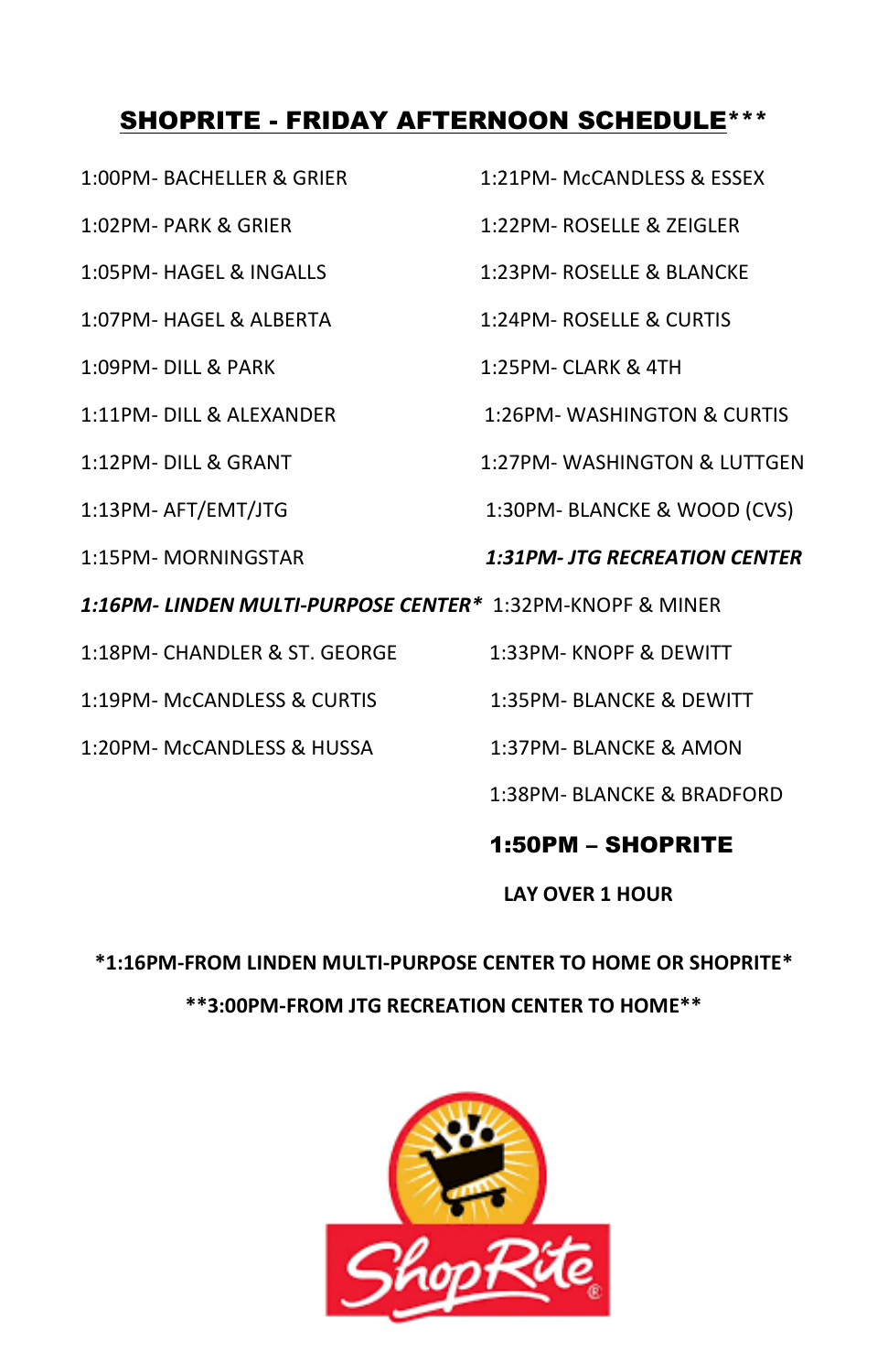# *BUS INFORMATION*

**\*\*\*All return trips will be store to door. Passengers and their bags/packages will be returned from the store to the front of their residence, or as close as possible. The drop off order of the return trip will be determined by the number and location of passengers.**

The bus will now stop at the JTG Recreation Center and the Linden Multi-Purpose Center for seniors to join in and enjoy the daily planned clubs and activities.

# *SENIOR CITIZEN IDENTIFICATION PROGRAM*

Any Linden resident 50 years of age or older may register for a Senior Citizen I.D. Card. Cards are issued at the John T. Gregorio Recreation Center, 330 Helen Street, Monday through Friday from 9:00am-4:00pm. Please bring with you: Proof of Residency, Age and your Social Security Card. For more information call 908-474-8627 during business hours.

# *LINDEN EMERGENCY RESPONSE SYSTEM*

For a minimal monthly monitoring fee, you can subscribe to the Linden Emergency Response System (LERS). In the event of an emergency, the subscriber would push a button on a wireless, pocket-size transmitter. This signals the central receiving station. For more information call 908-474-8627.

# *ALTERNATE TRANSPORTATION*

- Union County Paratransit Systems 908-241-8300
- NJ Transit Access Link 973-491-4224